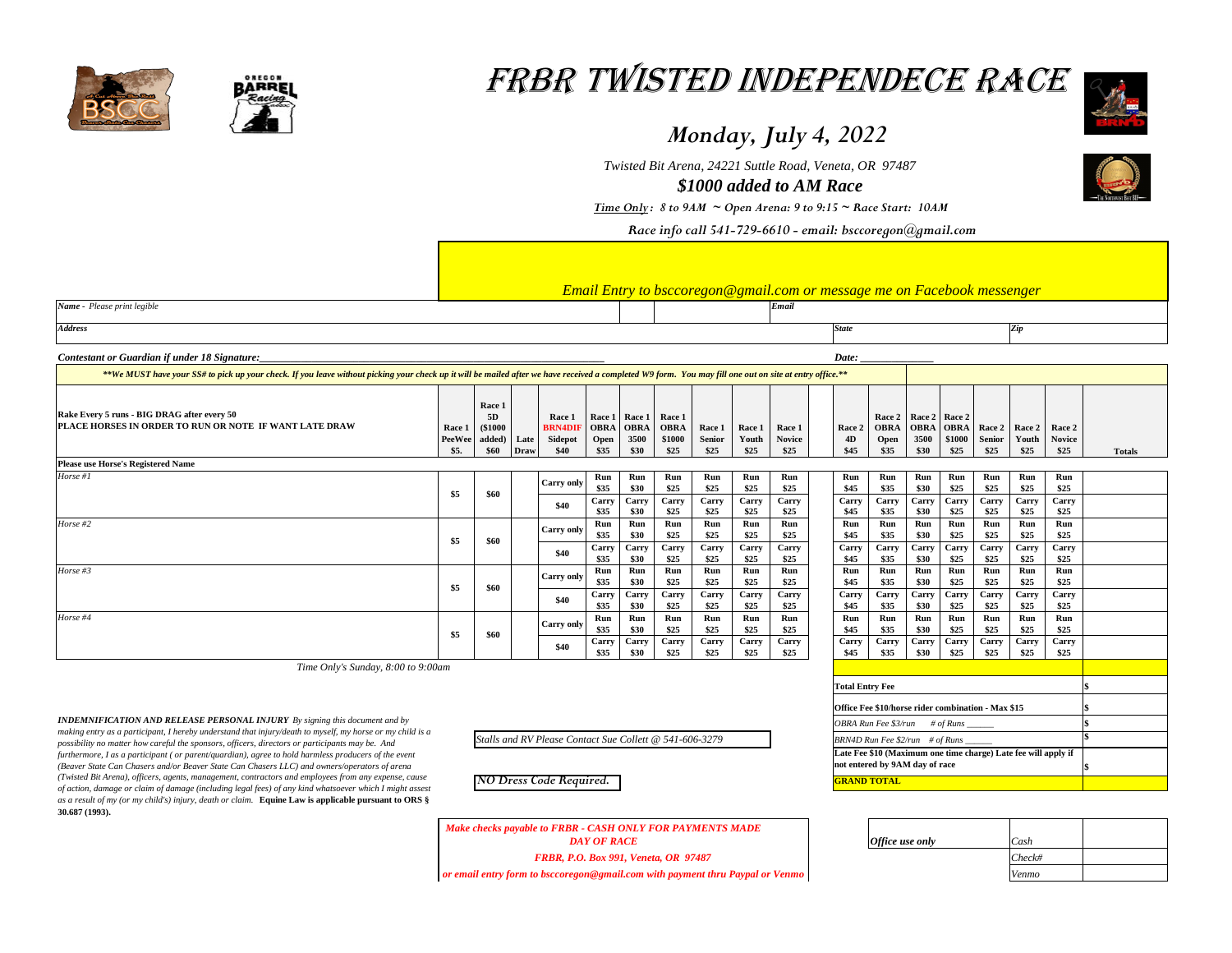| Paypal |  |
|--------|--|
| Waiver |  |

*Race info call 541-729-6610 or email bsccoregon@gmail.com*